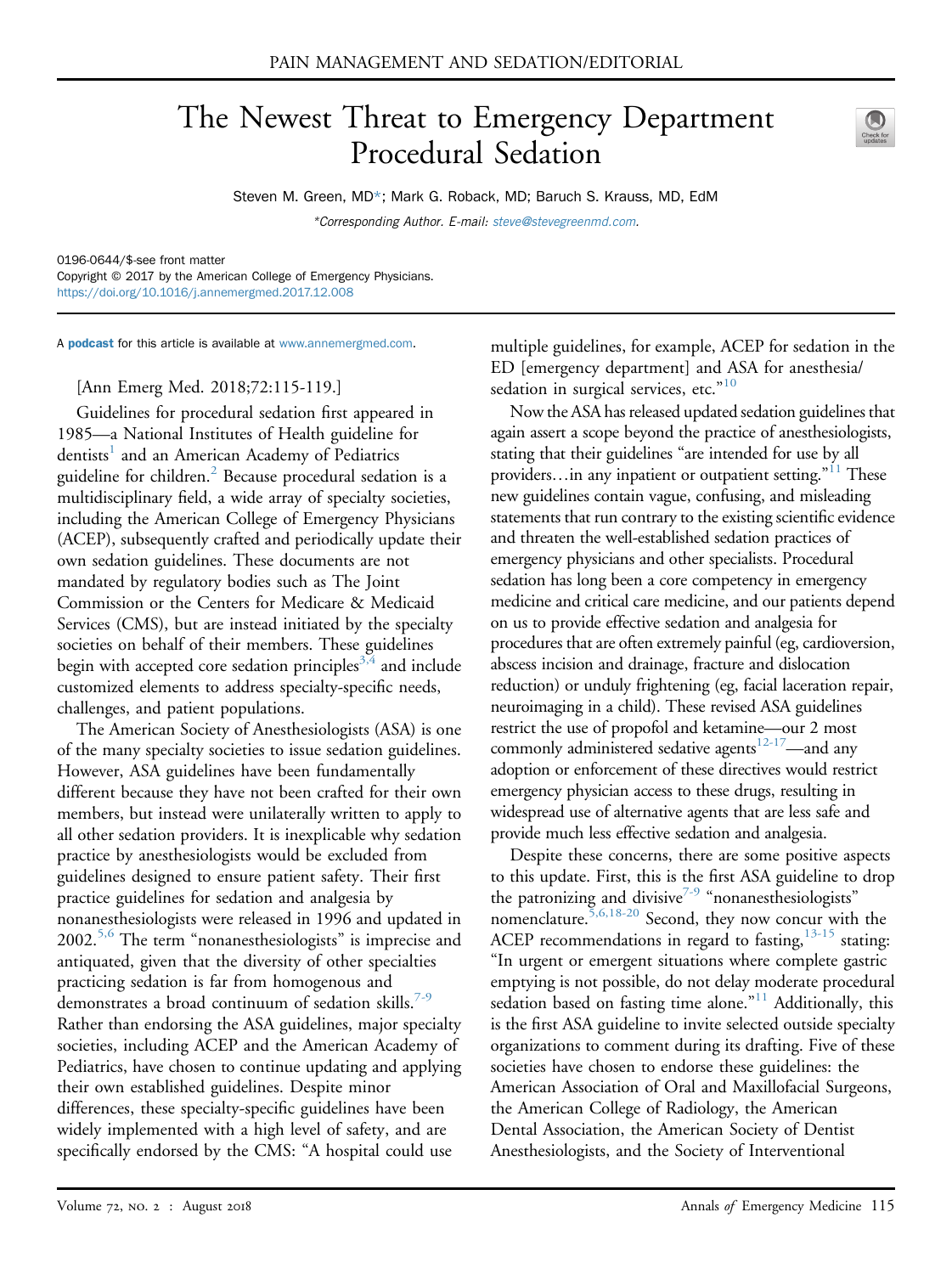Radiology. ACEP chose not to endorse the guideline when their key suggestions were not incorporated. The American College of Cardiology and the American Society for Gastrointestinal Endoscopy also declined to endorse the document. (Of note, these latter 3 societies have been omitted from the final document with their dissent unacknowledged.) Despite the disproportionate need for sedation in children, the ASA did not invite the American Academy of Pediatrics or the Society for Pediatric Sedation to provide guideline input. Similarly, no critical care specialists were included despite their common provision of sedation and their frequent management of hospital sedation services.<sup>[21,22](#page-3-9)</sup>

Most evident in this ASA guideline is a detailed itemization of now-routine sedation precautions that have been reiterated in many such guidelines from multiple specialty organizations during the past 33 years. Of concern, however, are other guideline elements that are imprecise, overly broad, or omitting important context or detail. We describe the most concerning of these as follows:

### WHAT HAPPENED TO DEEP SEDATION?

In a confusing omission, the new guideline inexplicably excludes deep sedation. Essentially all previous sedation guidelines address both moderate and deep sedation, as did the ASA's previous version of this document.<sup>6</sup> This is particularly perplexing in that deep sedation is just as common as moderate sedation worldwide (if not more so), particularly for children and for the painful procedures performed routinely in ED practice. By retiring the 2002 guideline that included deep sedation and replacing it with this new guideline that does not, the ASA has intentionally placed deep sedation into an indeterminate state.

The ASA promises a deep sedation specific guideline at some future date. A hint as to what it might contain is provided by the following sentence from an earlier draft of the current guideline: "The Guidelines do not apply to patients receiving deep sedation...whose care should be provided, medically directed, or supervised by a physician anesthesiologist...or another licensed physician with specific training in...anesthesia."<sup>[23](#page-3-11)</sup> There was no additional language to specify what "training in anesthesia" specifically meant. In accordance with past precedent, <sup>[9,16,24,25](#page-3-12)</sup> one can imagine that hospital anesthesia chiefs might readily interpret it as formal training in anesthesiology or nurse anesthesia. The ASA has long repeated the claim that deep sedation lies solely within their purview,  $9,16,18,24,25-27$ contrary to the reality that deep sedation is widely, safely, and routinely performed by emergency physicians and other specialists.[9,13-17,21,22,24,25,28,29](#page-3-12) The ASA recently

reiterated this posture in a New York Times interview: "Both deep sedation or [sic] general anesthesia using an IV should be administered only by qualified anesthesia providers...."<sup>[27](#page-3-13)</sup>

### AN ANESTHESIOLOGIST GUIDELINE TO GOVERN ALL SPECIALTIES?

As previously noted, the ASA asserts that their guidelines "are intended for use by all providers...in any inpatient or outpatient setting."<sup>[11](#page-3-6)</sup> The vision thus communicated is that the ASA regards their document as a universal replacement for the others. (If such is not their design, the guideline contains no contrary or otherwise clarifying language.)

Should one specialty attempt to dictate patient care for another setting in which they have no experience? Imagine the response if ACEP wrote a set of resuscitation guidelines and specified that they should apply to operating room care by anesthesiologists. Emergency physicians have long-standing, proven sedation skills and a track record as research leaders in this multidisciplinary field.<sup>[3,4,12-17,24,25,28,30](#page-3-2)</sup> The CMS has specifically acknowledged the special situation and training of emergency medicine: "The ED is a unique environment where patients present on an unscheduled basis with often very complex problems that may require several emergent or urgent interventions to proceed simultaneously to prevent further morbidity or mortality."<sup>[10](#page-3-5)</sup> They continue: "...emergency medicine–trained physicians have very specific skill sets to manage airways and ventilation that is [sic] necessary to provide patient rescue. Therefore, these practitioners are uniquely qualified to provide all levels of analgesia/sedation...."<sup>[10](#page-3-5)</sup>

Some might argue that the ASA is a reasonable choice to write "one guideline to rule them all"; however, the management of procedural sedation is different from that of general anesthesia, and the ASA is hardly in a position to be regarded as neutral and impartial. As noted earlier, the ASA has voiced long-standing<sup>[18,26](#page-3-14)</sup> and current<sup>[27](#page-3-13)</sup> opposition to deep sedation by other specialists, a position at odds with the enormousness of the scientific evidence.<sup>9,13-17,21,22,24,25,28,29</sup> The ASA has characterized such sedation providers as "poachers,"<sup>[31](#page-4-0)</sup> demonstrating financial motivations<sup>[32,33](#page-4-1)</sup> driving their disapproval. Anesthesiologists have long objected to gastroenterologist deep sedation,<sup>[34,35](#page-4-2)</sup> fueling an interspecialty competition for revenue because the endoscopy and colonoscopy suite processes a stream of well-insured, healthy individuals needing straightforward sedation during scheduled business hours, amounting to a multibillion-dollar annual business.  $34,35$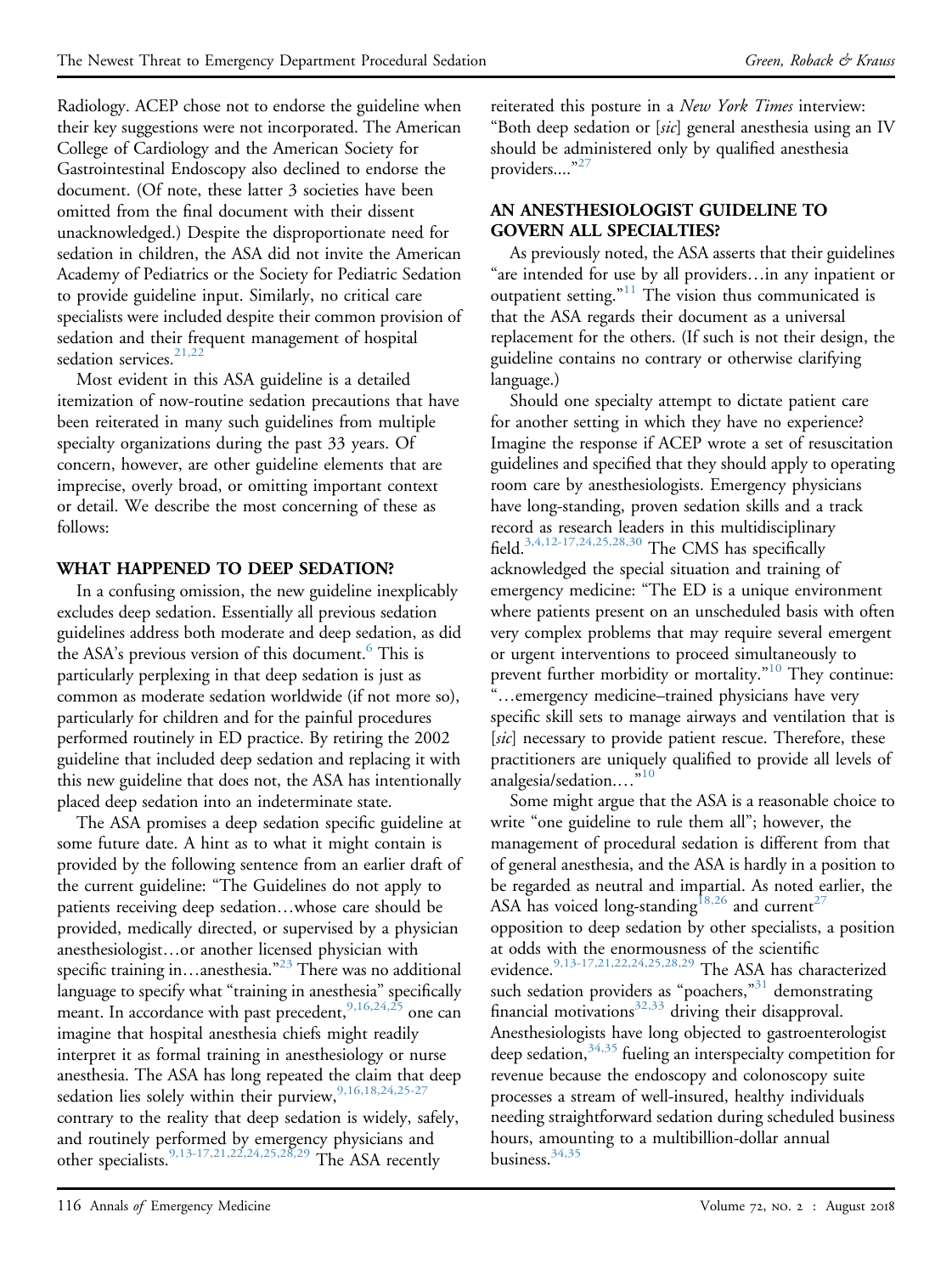In additional language from the new guideline that affects sedation finances, the ASA omits credentialing or privileging considerations altogether, stating that "...these guidelines do not address education, training or certification requirements for practitioners...." The previous ASA guidelines<sup>[5,6](#page-3-3)</sup> and those of essentially all other specialties purposefully detail the minimum skill sets required for safe sedation. How can a sedation guideline be helpful if it does not address sedation skills required to safely and effectively perform sedation? This conspicuous omission goes unexplained, leaving readers to speculate on intent. Although the following are unmentioned and unreferenced in this guideline, individuals familiar with previous ASA publications will note the apparent missing puzzle piece: the society's earlier, largely ignored policy statements that declare that anesthesiologists should credential all sedation practitioners and that to keep and maintain such privileges other specialists must undergo anesthesiologist-supervised formal training programs, written tests on ASA policies, and supervised clinical experience.<sup>19,36</sup> (A detailed critique of this concept is found elsewhere.[16\)](#page-3-16) A new ASA course (costing \$3,399 per person, excluding "hotel, airfare, and other expenses") offers their own proprietary "deep sedation education...based on ASA guidelines for non-anesthesiologist physicians seeking privileges for deep sedation...."<sup>[20](#page-3-17)</sup> Not just for the inexperienced, it is "[d]esigned for beginners and experts alike." [20](#page-3-17) With this course offering, ASA would seem to imply that all "nonanesthesiologists"<sup>[20](#page-3-17)"</sup> need take this course to be considered eligible for deep sedation privileges, irrespective of preexisting core competency from specialty training. Should the ASA be permitted to implement and oversee such a highly complex regulatory system (with or without required ASA proprietary training), they would effectively control the financial purse strings for all procedural sedation.

## PROPOFOL AND KETAMINE: "MEDICATIONS INTENDED FOR GENERAL ANESTHESIA"

A surprising paradox in a guideline ostensibly dealing only with moderate sedation is how much discussion is given to propofol and ketamine, drugs essentially never used for moderate sedation. The guideline puts forth a novel binary categorization of sedation drugs, labeling benzodiazepines, opioids, dexmedetomidine, and a few others as "not intended for general anesthesia" and classifying propofol, ketamine, and etomidate as "intended for general anesthesia." Sedation agents cannot be so readily dichotomized because many of the "not intended for" drugs are actually Food and Drug Administration approved for general anesthesia: midazolam, alfentanil, and remifentanil are approved for "induction of general anesthesia" and fentanyl and nalbuphine are approved as an adjunct and

supplement to general anesthesia. In reality, drugs used for sedation are often safely used for anesthesia, and drugs used for anesthesia are often safely used for sedation.

There is no evidentiary or pharmacologic basis for the "intended for general anesthesia" nomenclature. This concept has no precedent in 33 years of sedation guidelines, which have all focused on the depth of sedation achieved rather than on any specific speculation in regard to what the laboratory chemists who created them originally intended. This odd schema is at best a misguided opinion and at worst an intentional mechanism to erect new semantic barriers against the existing widespread use of propofol and ketamine by multidisciplinary providers. The guideline states that "[w]hen moderate procedural sedation with sedative/analgesic medications intended for general anesthesia by any route is intended, provide care consistent with that required for general anesthesia." No details are provided about what care "consistent" with general anesthesia might actually mean, but one can readily imagine it argued as an operating room with an anesthesiologist or nurse anesthetist. Thus, should this ASA guideline update be widely accepted as authoritative, then the ability to provide patients effective sedation with propofol and ketamine could simply disappear or be left to the political whims of local anesthesia chiefs.

Furthermore, the guideline is inconsistent and confusing in regard to ketamine. The ASA states that "...if it is likely that sedation to the point of unresponsiveness will be necessary to obtain adequate conditions, consult with a physician anesthesiologist." [11](#page-3-6) Despite its remarkable safety profile, the ketamine dissociative state by definition entails unresponsiveness, so compliance with this new directive would require anesthesiology consultation before every ketamine sedation. Despite that the unique dissociative state is inconsistent with accepted definitions for moderate sedation, deep sedation, or general anesthesia, [3,12-15,30,37](#page-3-2) the ASA overlooks the simple, evidence-based, and commonly applied solution of specifying "dissociative sedation" as a separate category. $3,12-15,30,37$ 

## **CONCLUSION**

In summary, the ASA guideline update contains numerous confusing statements on critical issues relating to ED sedation practice and misleading characterizations in regard to deep sedation, ketamine, and propofol that are contrary to the existing scientific evidence. Key issues such as deep sedation, guideline relationships, skill sets, and specific drugs lack sufficient clarity for meaningful understanding or consistent interpretation. Given the critical need for emergency physicians to advocate on behalf of their patients, and given that each of the vague or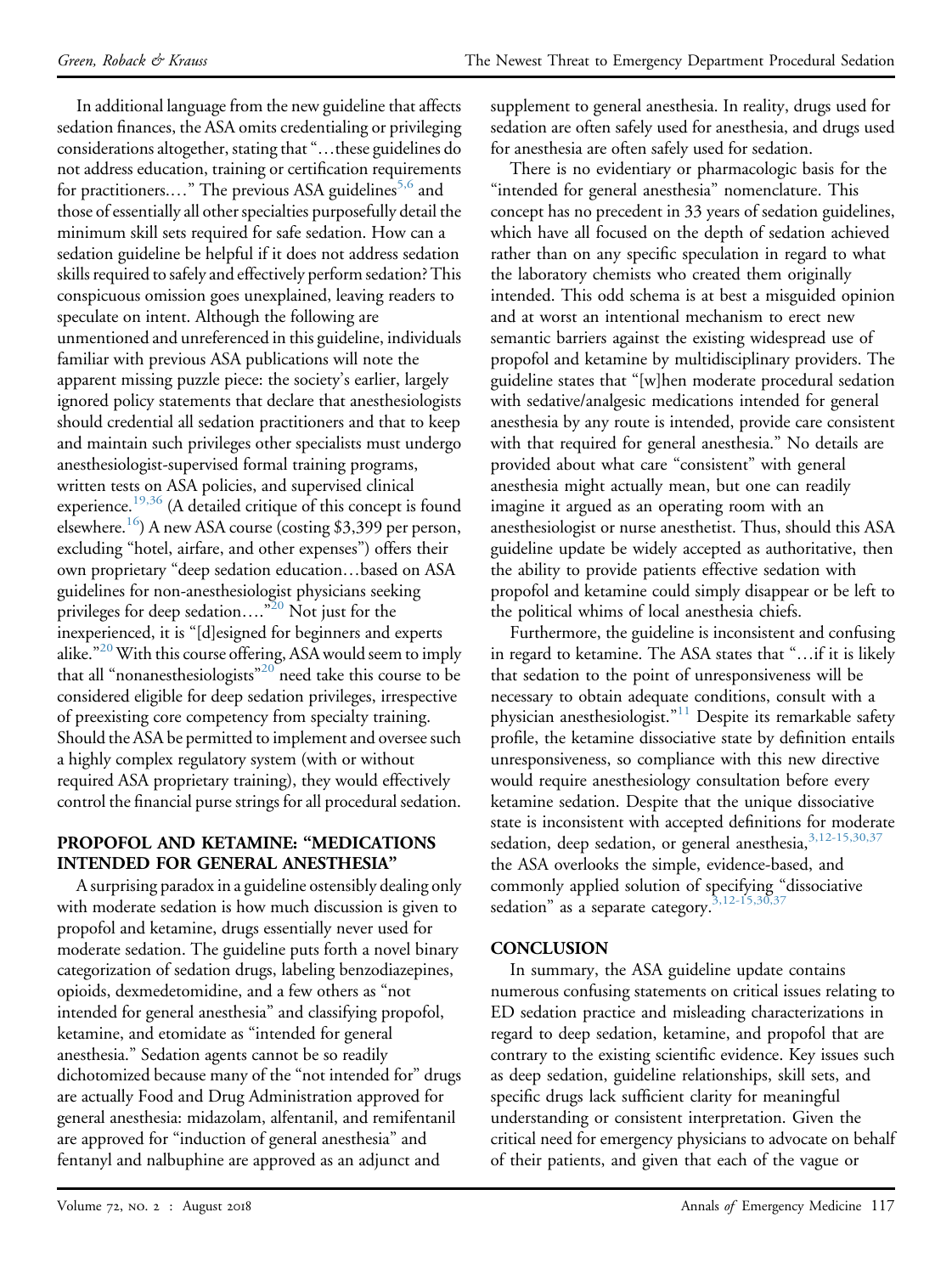omitted areas favors previously asserted adverse ASA positions, we believe that emergency physicians must assume the document to be politically motivated until proven otherwise.

Emergency physicians are fully qualified by their training to administer all levels of sedation, and emergency medicine has long been at the forefront of sedation research and safe sedation practice. Non–evidence-based efforts by another specialty to dictate our scope of practice must be vigorously opposed.

#### Supervising editor: Michael L. Callaham, MD

Author affiliations: From the Department of Emergency Medicine, Loma Linda University Medical Center and Children's Hospital, Loma Linda, CA (Green); the Departments of Pediatrics and Emergency Medicine, University of Minnesota, Minneapolis, MN (Roback); and the Division of Emergency Medicine, Boston Children's Hospital, and the Department of Pediatrics, Harvard Medical School, Boston, MA (Krauss).

Authorship: All authors attest to meeting the four [ICMJE.org](http://ICMJE.org) authorship criteria: (1) Substantial contributions to the conception or design of the work; or the acquisition, analysis, or interpretation of data for the work; AND (2) Drafting the work or revising it critically for important intellectual content; AND (3) Final approval of the version to be published; AND (4) Agreement to be accountable for all aspects of the work in ensuring that questions related to the accuracy or integrity of any part of the work are appropriately investigated and resolved.

Funding and support: By Annals policy, all authors are required to disclose any and all commercial, financial, and other relationships in any way related to the subject of this article as per ICMJE conflict of interest guidelines (see [www.icmje.org\)](http://www.icmje.org/). The authors have stated that no such relationships exist.

Dr. Callaham was the supervising editor on this article. Dr. Green did not participate in the editorial review or decision to publish this article.

#### <span id="page-3-0"></span>REFERENCES

- 1. [National Institutes of Health Consensus conference: anesthesia and](http://refhub.elsevier.com/S0196-0644(17)31970-4/sref1) [sedation in the dental of](http://refhub.elsevier.com/S0196-0644(17)31970-4/sref1)fice. JAMA. 1985;254:1073-1076.
- <span id="page-3-1"></span>2. [American Academy of Pediatrics Committee on Drugs. Guidelines for](http://refhub.elsevier.com/S0196-0644(17)31970-4/sref2) [the elective use of conscious sedation, deep sedation, and general](http://refhub.elsevier.com/S0196-0644(17)31970-4/sref2) [anesthesia in pediatric patients.](http://refhub.elsevier.com/S0196-0644(17)31970-4/sref2) Pediatrics. 1985;76:317-321.
- <span id="page-3-2"></span>3. [Krauss B, Green SM. Procedural sedation and analgesia in children.](http://refhub.elsevier.com/S0196-0644(17)31970-4/sref3) Lancet[. 2006;367:766-780.](http://refhub.elsevier.com/S0196-0644(17)31970-4/sref3)
- <span id="page-3-3"></span>4. [Krauss B, Green SM. Sedation and analgesia for procedures in](http://refhub.elsevier.com/S0196-0644(17)31970-4/sref4) children. N Engl J Med[. 2000;342:938-945.](http://refhub.elsevier.com/S0196-0644(17)31970-4/sref4)
- 5. [American Society of Anesthesiologists. Practice guidelines for sedation](http://refhub.elsevier.com/S0196-0644(17)31970-4/sref5) [and analgesia by non-anesthesiologists.](http://refhub.elsevier.com/S0196-0644(17)31970-4/sref5) Anesthesiology. [1996;84:459-471.](http://refhub.elsevier.com/S0196-0644(17)31970-4/sref5)
- <span id="page-3-10"></span>6. [American Society of Anesthesiologists. Practice guidelines for sedation](http://refhub.elsevier.com/S0196-0644(17)31970-4/sref6) [and analgesia by non-anesthesiologists.](http://refhub.elsevier.com/S0196-0644(17)31970-4/sref6) Anesthesiology. [2002;96:1004-1017.](http://refhub.elsevier.com/S0196-0644(17)31970-4/sref6)
- <span id="page-3-4"></span>7. International Committee for the Advancement of Procedural Sedation. Policy statement: preference for "sedation provider" over "nonanesthesiologists" in sedation guidelines and documents. Adopted

September 17, 2016. Available at: [http://proceduralsedation.org/](http://proceduralsedation.org/statements) [statements.](http://proceduralsedation.org/statements) Accessed October 31, 2017.

- 8. Green SM, Krauss BS. What'[s in a name? removing the term](http://refhub.elsevier.com/S0196-0644(17)31970-4/sref8) [nonanesthesiologists from the sedation dialogue.](http://refhub.elsevier.com/S0196-0644(17)31970-4/sref8) Pediatr Emerg Care. [2014;30:288-289](http://refhub.elsevier.com/S0196-0644(17)31970-4/sref8).
- <span id="page-3-12"></span>9. [Green SM, Krauss B. Barriers to propofol use in emergency medicine.](http://refhub.elsevier.com/S0196-0644(17)31970-4/sref9) Ann Emerg Med[. 2008;52:392-398.](http://refhub.elsevier.com/S0196-0644(17)31970-4/sref9)
- <span id="page-3-5"></span>10. Centers for Medicare & Medicaid Services. State Operations Manual. Available at: [https://www.cms.gov/Regulations-and-Guidance/](https://www.cms.gov/Regulations-and-Guidance/Guidance/Manuals/Internet-Only-Manuals-IOMs-Items/CMS1201984.html) [Guidance/Manuals/Internet-Only-Manuals-IOMs-Items/CMS1201984.](https://www.cms.gov/Regulations-and-Guidance/Guidance/Manuals/Internet-Only-Manuals-IOMs-Items/CMS1201984.html) [html.](https://www.cms.gov/Regulations-and-Guidance/Guidance/Manuals/Internet-Only-Manuals-IOMs-Items/CMS1201984.html) Accessed January 23, 2018.
- <span id="page-3-6"></span>11. American Society of Anesthesiologists. Practice guidelines for moderate procedural sedation and analgesia 2018. Anesthesiology. 2018; <http://doi.org/10.1097/ALN.0000000000002043>.
- <span id="page-3-7"></span>12. [Green SM, Roback MG, Kennedy RM, et al. Clinical practice guideline](http://refhub.elsevier.com/S0196-0644(17)31970-4/sref12) [for emergency department ketamine dissociative sedation: 2011](http://refhub.elsevier.com/S0196-0644(17)31970-4/sref12) update. Ann Emerg Med[. 2011;57:449-461](http://refhub.elsevier.com/S0196-0644(17)31970-4/sref12).
- <span id="page-3-8"></span>13. O'[Connor RE, Sama A, Burton JH, et al. Procedural sedation and](http://refhub.elsevier.com/S0196-0644(17)31970-4/sref13) [analgesia in the emergency department: recommendations for](http://refhub.elsevier.com/S0196-0644(17)31970-4/sref13) [physician credentialing, privileging, and practice.](http://refhub.elsevier.com/S0196-0644(17)31970-4/sref13) Ann Emerg Med. [2011;58:365-370](http://refhub.elsevier.com/S0196-0644(17)31970-4/sref13).
- 14. [American College of Emergency Physicians. Clinical policy: procedural](http://refhub.elsevier.com/S0196-0644(17)31970-4/sref14) [sedation and analgesia in the emergency department.](http://refhub.elsevier.com/S0196-0644(17)31970-4/sref14) Ann Emerg Med[. 2014;63:247-258.](http://refhub.elsevier.com/S0196-0644(17)31970-4/sref14)
- 15. [American College of Emergency Physicians. Clinical policy: procedural](http://refhub.elsevier.com/S0196-0644(17)31970-4/sref15) [sedation and analgesia in the emergency department.](http://refhub.elsevier.com/S0196-0644(17)31970-4/sref15) Ann Emerg Med[. 2005;45:177-196](http://refhub.elsevier.com/S0196-0644(17)31970-4/sref15).
- <span id="page-3-16"></span>16. [Green SM, Krauss B. Who owns deep sedation?](http://refhub.elsevier.com/S0196-0644(17)31970-4/sref16) Ann Emerg Med. [2011;57:470-474](http://refhub.elsevier.com/S0196-0644(17)31970-4/sref16).
- 17. [Miner JR, Burton JH. Clinical practice advisory: emergency department](http://refhub.elsevier.com/S0196-0644(17)31970-4/sref17) [procedural sedation with propofol.](http://refhub.elsevier.com/S0196-0644(17)31970-4/sref17) Ann Emerg Med. 2007;50:182-187.
- <span id="page-3-14"></span>18. American Society of Anesthesiologists. Statement on granting privileges to nonanesthesiologist practitioners for personally administering deep sedation or supervising deep sedation by individuals who are not anesthesia professionals, 2006. Available at: [http://www.asahq.org.](http://www.asahq.org) Accessed September 21, 2017
- <span id="page-3-15"></span>19. American Society of Anesthesiologists. Statement of granting privileges for deep sedation to non-anesthesiologist sedation practitioners, 2010. Available at: <http://www.asahq.org>. Accessed September 21, 2017.
- <span id="page-3-17"></span>20. American Society of Anesthesiologists. Safe sedation training—deep. Available at: [https://www.asahq.org/education/online-learning/safe](https://www.asahq.org/education/online-learning/safe-sedation-training-deep)[sedation-training-deep.](https://www.asahq.org/education/online-learning/safe-sedation-training-deep) Accessed November 6, 2017.
- <span id="page-3-9"></span>21. [Couloures KG, Beach M, Cravero JP, et al. Impact of provider specialty](http://refhub.elsevier.com/S0196-0644(17)31970-4/sref21) [on pediatric procedural sedation complication rates.](http://refhub.elsevier.com/S0196-0644(17)31970-4/sref21) Pediatrics. [2011;127:e1154-e1160.](http://refhub.elsevier.com/S0196-0644(17)31970-4/sref21)
- 22. [Kamat PP, McCracken CE, Gillespie SE, et al. Pediatric critical care](http://refhub.elsevier.com/S0196-0644(17)31970-4/sref22) [physician-administered procedural sedation using propofol: a report](http://refhub.elsevier.com/S0196-0644(17)31970-4/sref22) [from the Pediatric Sedation Research Consortium Database.](http://refhub.elsevier.com/S0196-0644(17)31970-4/sref22) Pediatr Crit Care Med[. 2015;16:11-20](http://refhub.elsevier.com/S0196-0644(17)31970-4/sref22).
- <span id="page-3-11"></span>23. American Society of Anesthesiologists. Practice guidelines for moderate procedural sedation and analgesia. Anesthesiology. 2018; <http://doi.org/10.1097/ALN.0000000000002043>.
- 24. [Green SM, Mason KP, Krauss BS. Ketamine and propofol sedation by](http://refhub.elsevier.com/S0196-0644(17)31970-4/sref24) [emergency medicine specialists: mainstream or menace?](http://refhub.elsevier.com/S0196-0644(17)31970-4/sref24) Br J Anaesth[. 2016;116:449-451.](http://refhub.elsevier.com/S0196-0644(17)31970-4/sref24)
- 25. [Krauss B, Green SM. Training and credentialing in procedural sedation](http://refhub.elsevier.com/S0196-0644(17)31970-4/sref25) [and analgesia in children. Lessons learned from the United States](http://refhub.elsevier.com/S0196-0644(17)31970-4/sref25) model. Pediatr Anesth[. 2008;18:30-35.](http://refhub.elsevier.com/S0196-0644(17)31970-4/sref25)
- 26. American Society of Anesthesiologists. Statement on the safe use of propofol. Schaumburg, IL: American Society of Anesthesiologists; 2004.
- <span id="page-3-13"></span>27. Saint Louis C. Should kids be sedated for dental work? August 24, 2017. Available at: [https://www.nytimes.com/2017/08/24/well/](https://www.nytimes.com/2017/08/24/well/family/should-kids-be-sedated-for-dental-work.html) [family/should-kids-be-sedated-for-dental-work.html](https://www.nytimes.com/2017/08/24/well/family/should-kids-be-sedated-for-dental-work.html). Accessed January 23, 2018.